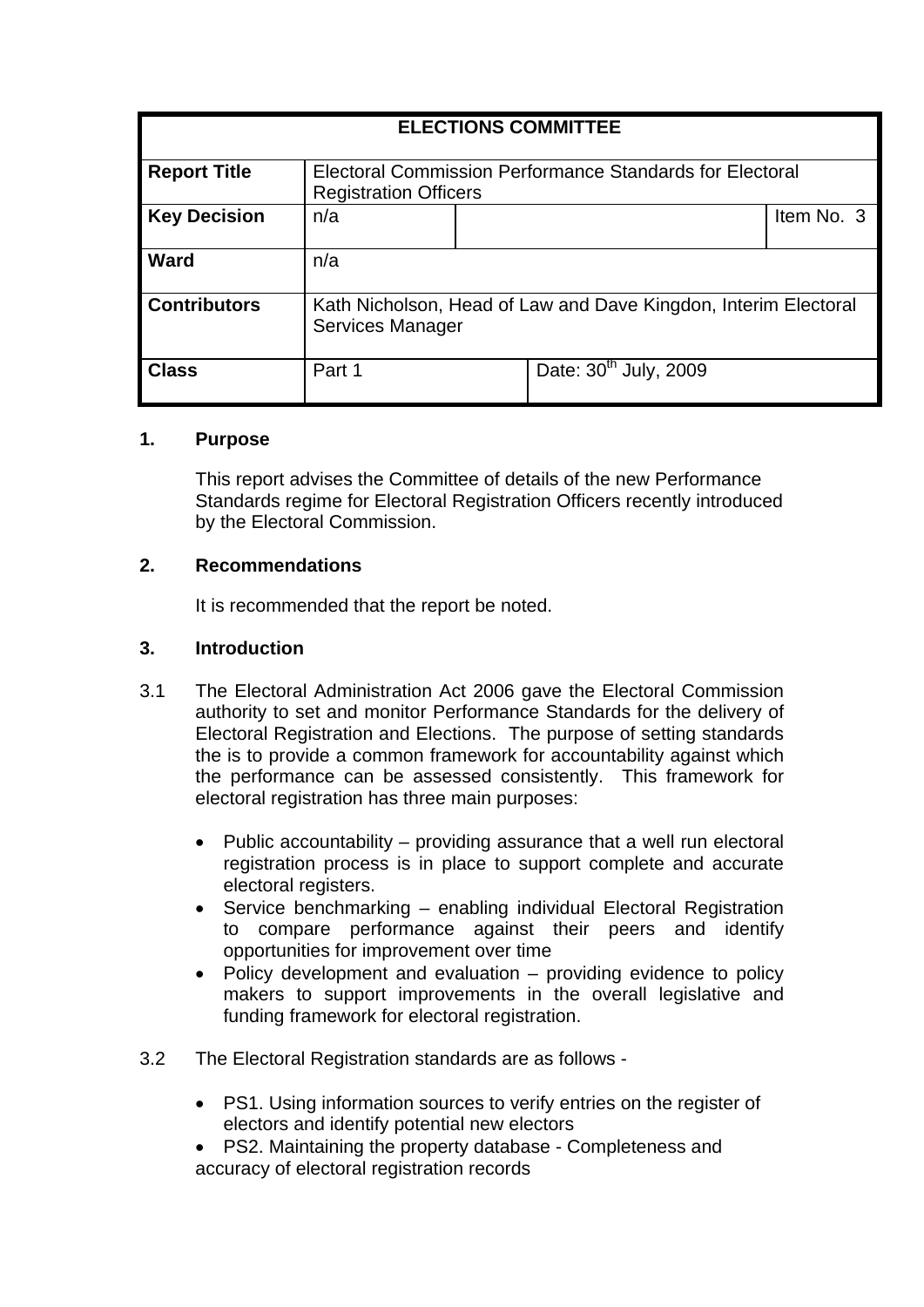- PS3. House-to-house enquiries
- PS4. Maintaining the integrity of registration and absent vote applications
- PS5. Supply and security of the register and absent voter lists
- PS6. Public awareness strategy
- PS7. Working with partners
- PS8. Accessibility and communication of information
- PS9. Planning for rolling registration and the annual canvass
- PS10. Training
- 3.3 Attached at Appendix 1 are the detailed standards, which includes a self assessment of where the Electoral Registration Officer considers the authority to be in relation to each. This assessment is made using the guidance issued by the Commission. There are a number of levels and these are 'Not currently meeting the standard', 'Achieving the standard' and, 'Above the standard'. Each standard has a number of actions that it is expected Electoral Registration Officers (ERO) will be able to evidence to support achievement of the appropriate level.
- 3.4 The Committee will note that the result of this self assessment is that 6 of the standards are considered to be met, two are considered above standard and two are below, i.e. 'Public Awareness Strategy' and 'Working with Partners'.
- 3.5 The Committee were advised at the last meeting in March that a Draft Public Awareness Strategy had been drawn together and would be the subject of report to this meeting (see report elsewhere on this agenda). Work has also been carried out in relation to working with partners, with the Head of Legal addressing the Executive Management Team and Directorate Management Teams in relation to developing an all-Council approach to electoral registration. Agreement has been reached recently with Lewisham Homes for registration information to be provided to new tenants of theirs and this will be developed with other registered social landlords.
- 3.6 Members were also advised at the last meeting that a re-structuring of the Electoral Services Section was being completed which was aimed, among other things at developing a specific role within the team for public awareness and outreach work. A new Electoral Services Manager has now been appointed (to commence early September) as well as a Principal Elections and Engagement Officer, who has recently started with the Council. It will be the responsibility of these staff to develop an action plan to further improve performance against the standards. When the self assessment for 2010 is prepared, a further report will be submitted to the Committee.
- 3.7 For the Committee's information, a chart showing the overall performance of the 350 Electoral Registration Officers in England is attached at Appendix 2.